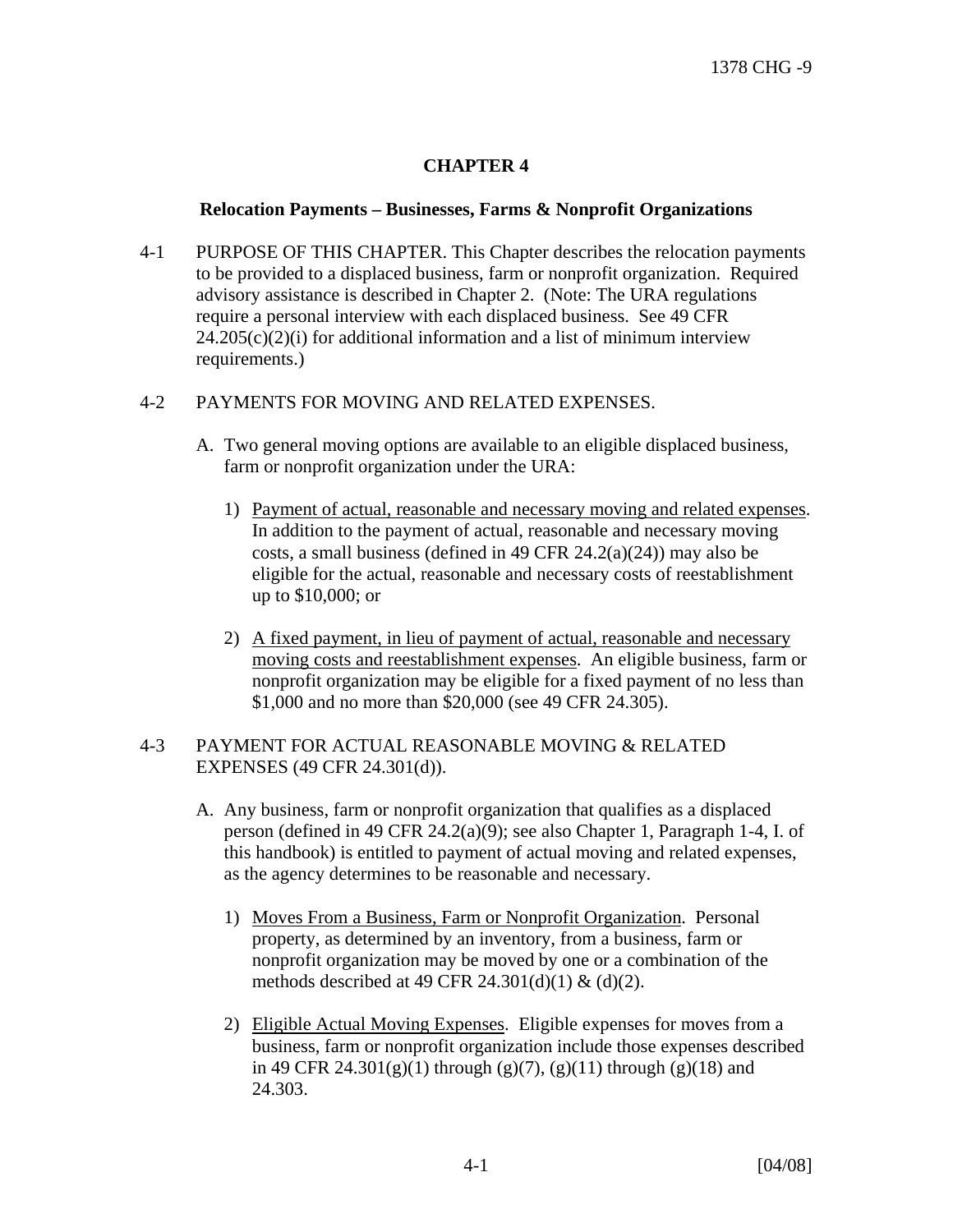- 3) Actual Direct Loss of Tangible Personal Property (49 CFR 24.301(g)(14) and Appendix A, Section  $24.301(g)(14)(i) \& (ii)$ ).
	- a) Displaced businesses, farms, and nonprofit organizations may be eligible for a payment for the actual direct loss of tangible personal property which is incurred as a result of the move or discontinuance of the operation. This payment provides a displaced business with the option to receive an alternate payment for certain items of personal property it may not want or need to move to the replacement location. This payment is also a useful option for businesses which decide to go out of business as a result of displacement. Generally this payment option is used in connection with outdated equipment, old merchandise or other items a displaced business no longer wants or needs for its business operation.
	- b) This payment is generally based on the lesser of the value of the item for continued use "as is" at the displacement site minus the proceeds from its sale, *or,* the estimated cost of moving the item, but with no allowance for storage nor any costs to reconnect equipment not in use or in storage. It is also important to note the cost of reinstallation for equipment in use does not include code modifications that would be required at the replacement location.
- 4) Purchase of Substitute Personal Property (49 CFR 24.301(g)(16)).
	- a) Displaced businesses, farms, and nonprofit organizations may be eligible for a payment for substitute personal property in connection with a move to the replacement location. This payment generally provides a displaced business with the ability to modernize or replace equipment rather than move outdated or obsolete items.
	- b) This payment is generally based on the lesser of the cost of the substitute item, including installation cost, minus the proceeds from the sale or trade of the replaced item, *or*, the estimated cost of moving and reinstalling the replaced item, but with no allowance for storage. The cost of moving and reinstalling the replaced item includes code modifications that would be required at the replacement location.
- 5) Low Value/High Bulk (49 CFR 24.301(g)(18)). If an agency considers an item of personal property to be of low value and high bulk, and the moving costs exceed its value (such as stockpiled sand, gravel, minerals, metals, etc.), the agency may consider offering this payment option. The allowable moving cost payment shall not exceed the lesser of the amount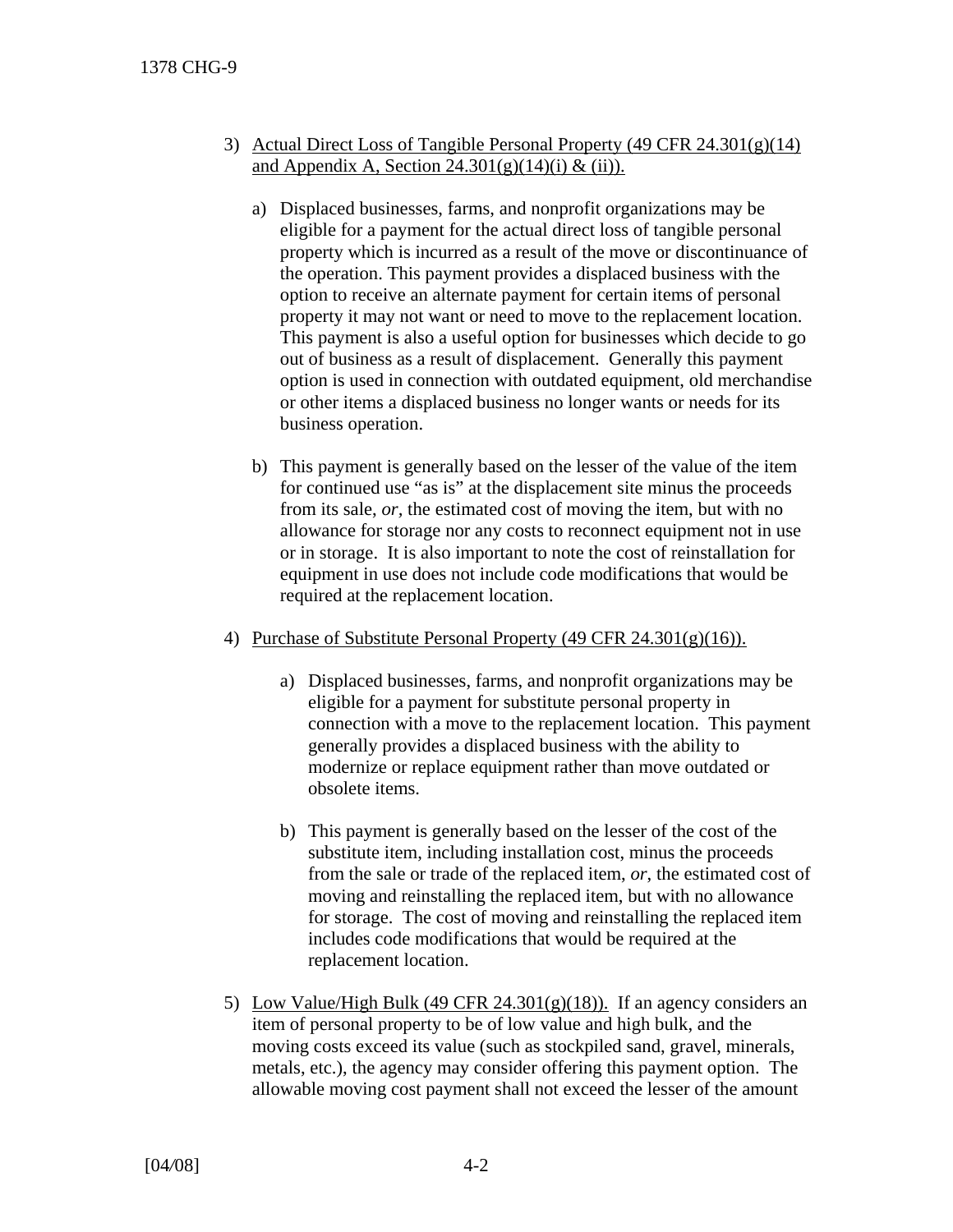which would be received if the property were sold at the site, or, the replacement cost of a comparable quantity delivered to the new business location. If the agency considers using this payment option, it is important for the agency to distinguish between items which may have been acquired as real estate and, therefore, are not considered personal property eligible for moving. Additionally, since the displaced business is not actually receiving a payment to move the personal property, the displaced business is not obligated to move the personal property. An agency should therefore consider the consequences of leaving the personal property at the displacement site.

- 6) Ineligible Moving and Related Expenses (49 CFR 24.301(h)).
- 7) Notification and Inspection (49 CFR 24.301(i)). In order to be eligible for a payment under 49 CFR 24.301, a displaced business, farm or nonprofit organization must provide the agency with reasonable advance notice of the approximate date of the move or disposition of the personal property, an inventory of items to be moved; and permit the agency to make inspections of the personal property at both the displacement and replacement location and monitor the move. Agencies must inform the displaced business, farm or nonprofit organization in writing of these requirements as soon as possible after the initiations of negotiations (ION) (as defined in 49 CFR 24.2(a)(15); see also Chapter 1, Paragraph 1-4, T. of this handbook).
- 8) Personal Property Inventory (49 CFR 24.301(i)(1), 24.301(d),  $24.103(a)(2)(i)$  & Appendix A, Section  $24.103(a)(1)$ . An inventory of personal property to be moved is required for all businesses, farms and nonprofit organizations. An inventory provides the basis of all nonresidential moves. In connection with acquisition-related displacement, an inventory helps to differentiate between items considered real property in the appraisal which will be acquired and the personal property which will need to be moved. An inventory is especially important in situations where a businesses' inventory fluctuates in order to establish what is on hand to be moved. Substantial changes from the original or pre-move inventory should be addressed or reflected in an adjusted cost for the move. The inventory stage of the moving process is critical and early involvement by relocation staff is essential.
- 9) Transfer of Ownership of Personal Property (49 CFR 24.301(j)).
- 4-4 PERSONAL PROPERTY ONLY MOVES (49 CFR 24.301(e) and Appendix A, Section 24.301(e)). In some cases a displaced person is required to move personal property from real property but is not required to move from a business, farm, or nonprofit organization. In such a situation, eligible expenses include those described in 49 CFR 24.301(g)(1) through (g)(7) and (g)(18). One example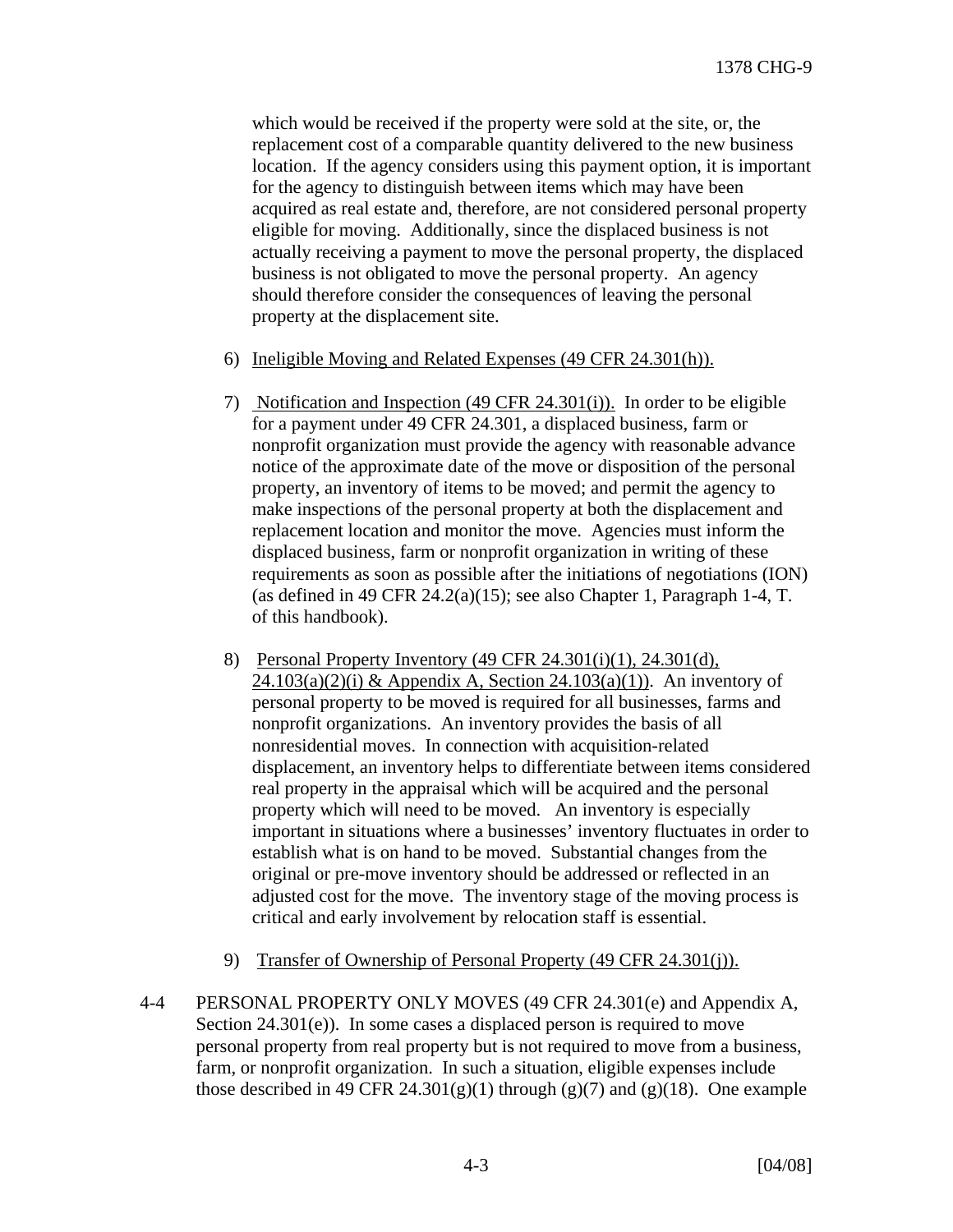of a personal property only move could be moving storage containers located on a portion of real property being acquired. The business is not impacted and can still operate on the remainder of the site after the acquisition. The agency may pay to move the containers to the remainder site or another site.

- 4-5 RELATED NONRESIDENTIAL ELIGIBLE EXPENSES (49 CFR 24.303 and Appendix A, Section 24.303(b))
	- A. In addition to eligible expenses for moving personal property provided in 49 CFR 24.301, the following expenses shall be paid if the agency determines that they are actual, reasonable and necessary.
		- 1) Connection to Available Nearby Utilities from the Right-of-Way to Improvements at the Replacement Site. This payment covers extending utilities (electricity, water, gas, sewer, etc.) from the access point (right-ofway) to the new business site (improvements), provided such costs are actual, reasonable and necessary.
		- 2) Professional Services to Determine a Sites' Suitability for the Displaced Person's Business Operation. This payment covers professional services performed prior to the purchase or lease of the replacement site to determine its suitability for the displaced business' operation. These services may include soil testing, feasibility and marketing studies, but do not include fees or commissions related to the purchase or lease of the site. Agencies should consider establishing a reasonable pre-approved hourly rate for these services in advance of their use. If there are questions pertaining to what a reasonable rate for these services may be, the agency should research rates other providers are charging for comparable services. It should be noted, however, that if the displaced business has these services provided by regular employees or contractors of the business, such as a staff engineer or an attorney on retainer, then these services would be considered the ordinary costs of the business and would not be eligible for reimbursement.
		- 3) Impact Fees or One Time Assessments for Heavy Utility Usage as Determined Necessary by the Agency. This payment covers reimbursement of impact fees for anticipated heavy utility usage when the move requires the business to move to a new location where impact fees for anticipated heavy utility usage are being charged. If suitable replacement sites or properties are available where impact fees for anticipated heavy utility usage are not required, reimbursement is at the agency's discretion, based on what is reasonable and necessary. The regulation limits impact fees or one time assessments to anticipated heavy utility usage, (i.e., water, sewer, gas, and electric). Impact fees or one time assessments in connection with roads, schools, fire stations, regional drainage improvements, parks, etc. for example, are not eligible for